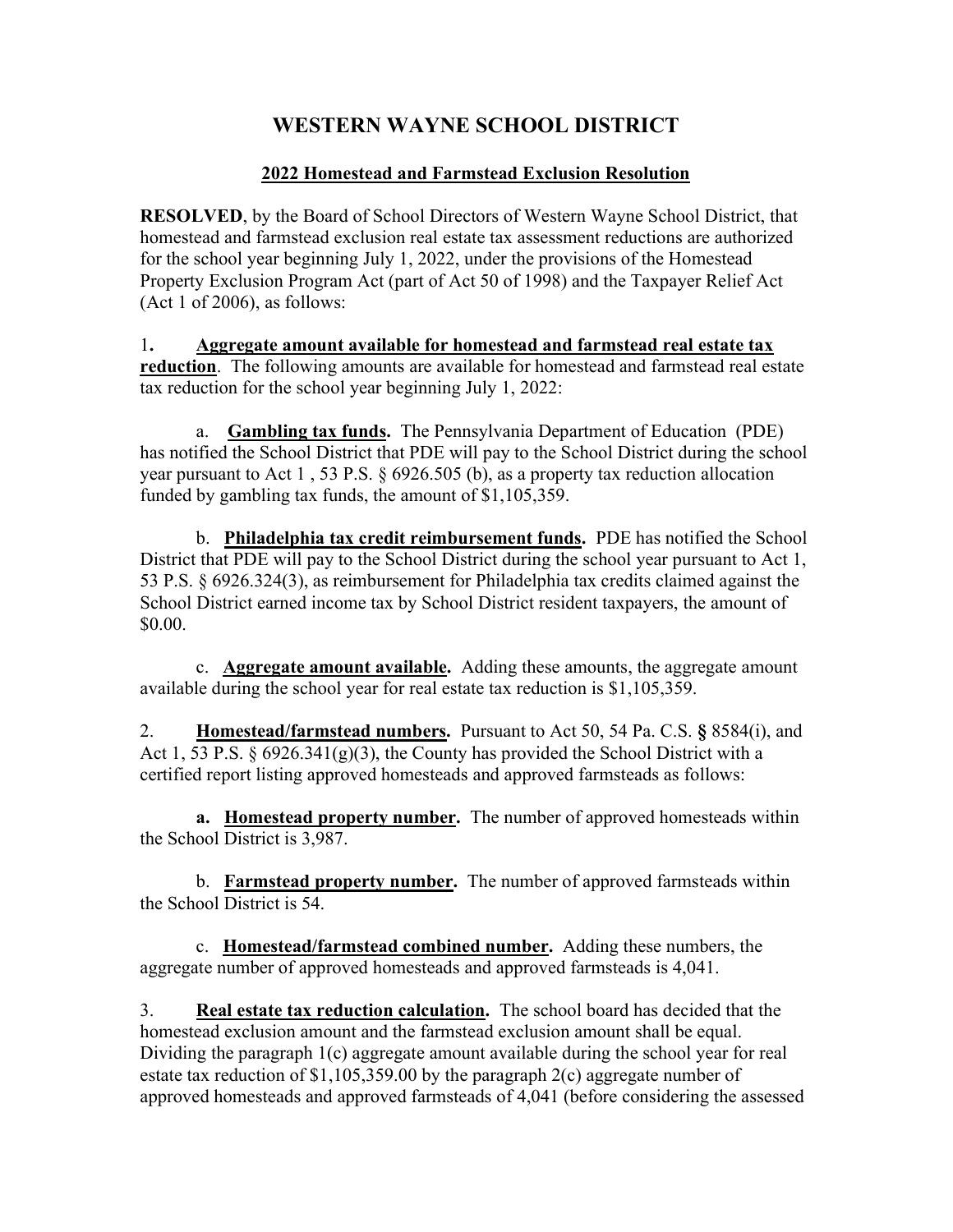value of approved homesteads and approved farmsteads having an assessed value below the preliminary calculation of the maximum real estate assessed value reduction amount to be established as the homestead and farmstead exclusion amount), the preliminary calculation of the maximum real estate tax reduction amount applicable to each approved homestead and to each approved farmstead is \$273.54.

Based on calculations provided by the School District Business Office from the best available information and carefully evaluated by the School Board, considering the assessed value of approved homesteads and approved farmsteads having an assessed value below the preliminary calculation of the maximum real estate assessed value reduction amount to be established as the homestead exclusion and the farmstead exclusion amount, an additional aggregate amount of \$55.00 will be available during the school year for real estate tax reduction applicable to approximately 4,011 homesteads and farmsteads, resulting in an additional real estate tax reduction amount available for each homestead and farmstead of \$1.01. Adding this additional amount to the preliminary calculation of the maximum real estate tax reduction amount of \$273.54, the final maximum real estate tax reduction amount applicable to each approved homestead and to each approved farmstead is \$274.55.

4. Homestead exclusion calculation. Dividing the paragraph 3 maximum real estate tax reduction amount of \$274.55 by the School District real estate tax rate of 18.1236 mills (.0181236), the maximum real estate assessed value reduction to be reflected on tax notices as a homestead exclusion for each approved homestead is \$15,149.00, and the maximum real estate assessed value reduction to be reflected on tax notices as a farmstead exclusion for each approved farmstead is \$15,149.00.

5. **Homestead/farmstead exclusion authorization – July 1 tax bills.** The tax notice issued to the owner of each approved homestead within the School District shall reflect a homestead exclusion real estate assessed value reduction equal to the lesser of: (a) the County-established assessed value of the homestead, or (b) the paragraph 4 maximum real estate assessed value reduction of \$15,149.00. The tax notice issued to the owner of each approved farmstead within the School District shall reflect an additional farmstead exclusion real estate assessed value reduction equal to the lesser of: (a) the County-established assessed value of the farmstead, or (b) the paragraph 4 maximum real estate assessed value reduction of \$15,149.00. For purposes of this Resolution, "approved homestead" and "approved farmstead" shall mean homesteads and farmsteads listed in the report referred to in paragraph 2 above and received by the School District from the County Assessment Office on or before May 1 pursuant to Act 1, 53 P.S. §  $6926.341(g)(3)$ , based on homestead/farmstead applications filed with the County Assessment Office on or before March 1. This paragraph 5 will apply to tax notices issued based on the initial tax duplicate used in issuing initial real estate tax notices for the school year, which will be issued on or promptly after August 1, and will not apply to interim real estate tax bills.

6. Homestead/farmstead exclusion authorization-interim real estate tax bills. No homestead or farmstead exclusion will apply to any interim tax bill except an interim